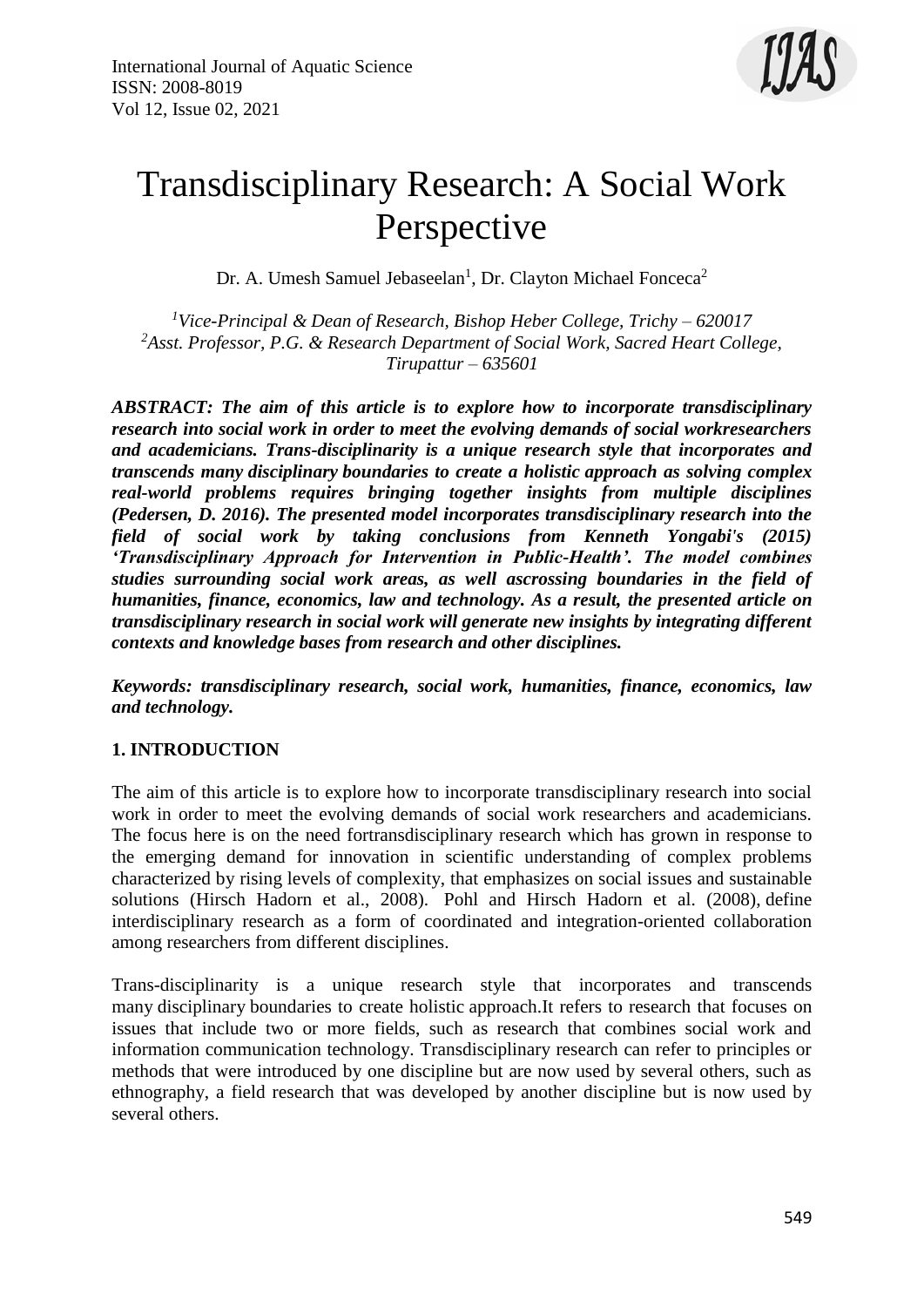

## **2. CLASSIFICATION OF DISCIPLINARY APPROACHES**

According to Dyer(2003) and Choi & Pak (2006), words including interdisciplinary, multidisciplinary, and transdisciplinary are often used interchangeably, so clarifying each would ideally provide a clearer interpretation of this article.To explain the significance of each term, the classification and comparison of broad-ranging disciplinary methods are presented:-

- Monodisciplinary: The word "mono" means "one." This approach denotes the practice and study of only one field which is used to address a social issue.
- Multidisciplinary: Here, research and practice take us beyond just one domain or a single field of study that is involved in the social problem-solving and into the realms of many disciplines.
- Interdisciplinary: While the multidisciplinary solution compares and contrast experts by seating them at the table next to each other, the interdisciplinary approach coordinates their knowledge, expertize and theoretical frameworks (Lattanzi, 1998).
- Transdisciplinary: Trans-disciplinarity is a reflexive, integrative, method-driven scientific principle aiming at the solution or transition of societal problems and concurrently of related scientific problems by differentiating and integrating knowledge from various scientific and societal bodies of knowledge (Scholz RW, Spörri A &Lang DJ, 2009).

#### **3. SCOPE AND RELEVANCE IN SOCIAL WORK**

Transdisciplinary research arose as a result of an increasing array of complicated problems in the real world that need science-based solutions but for which knowledge of a particular scientific discipline or social area is inadequate. As transdisciplinary researchers collaborate with diverse partners outside of academia to tackle sustainability problems (Steelman, T. 2020). A transdisciplinary methodology can provide a systemic, all-encompassing theoretical structure for defining and analysing the social, economic, political, environmental, and structural variables that influence human health and well-being pertaining to social phenomena.

Transdisciplinary study has different success standards than conventional, curiosity-driven research due to the dynamics and practices of social engagement and the contextual essence of the research. Documenting patterns of engagement in the field of social work would help to inform project results and confirm progress toward interim goals on the path to sustainability. Such practices integrate knowledge across disciplines (interdisciplinarity) and sectors (intersectorality) in order to learn to enact, educate, and research complex responsible management (Laasch, O. 2020).

The implementation of a transdisciplinary programme to traditional social work instruction would have a huge influence on social work education as the traditional/transdisciplinary educational experience could best be described as, walking in two worlds (Carol Broersma, 2014). The conventional educational component only offers necessary information as well as a formal basis for social work skills. Nonetheless, the transdisciplinary component results in the radical shifts of one's thinking and approach in using certain skills that are relevant in today's real-life social work practice.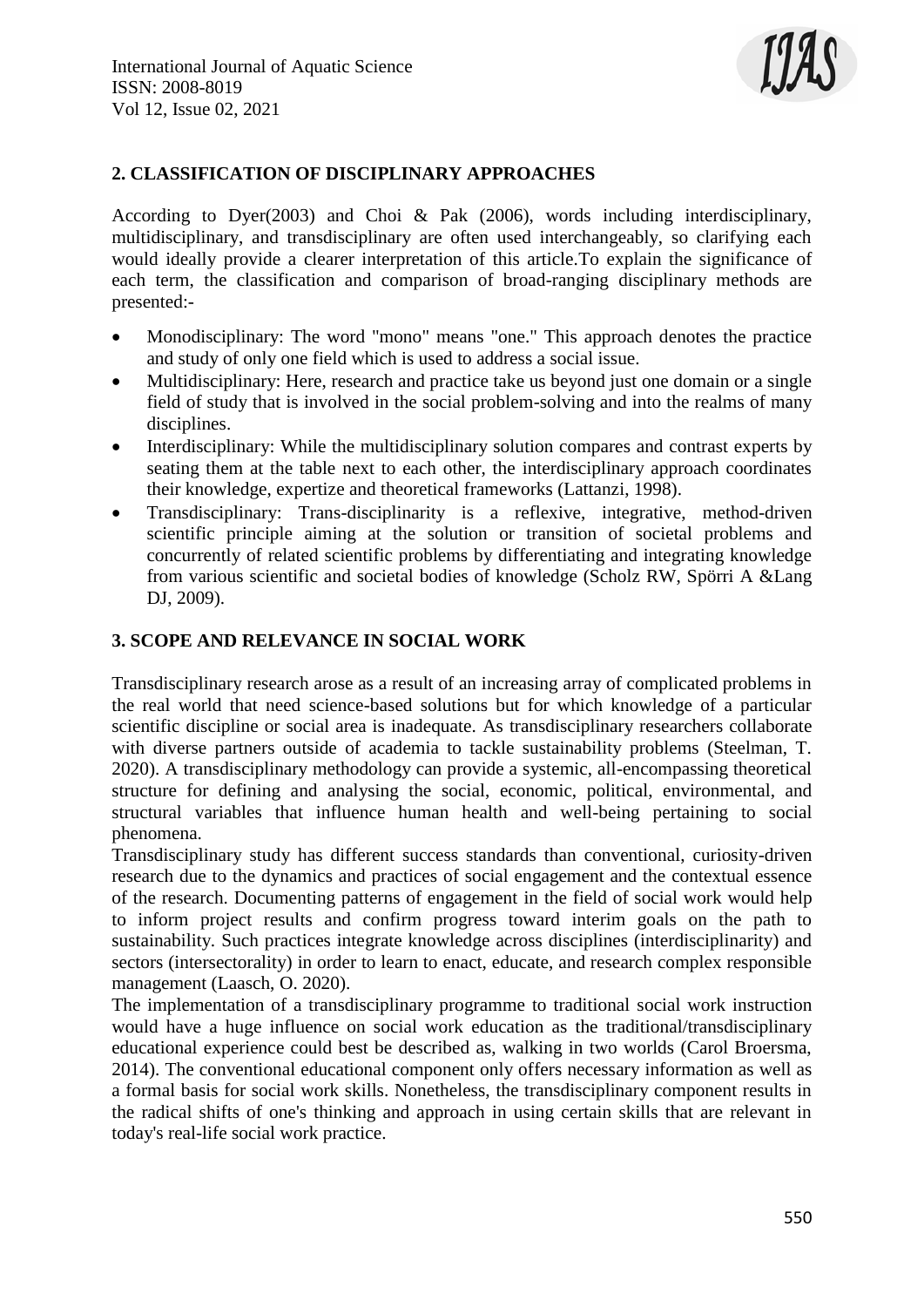

### **4. INTEGRATION OF TRANSDISCIPLINARY RESEARCH IN SOCIAL WORK**

Solving complex real-world problems requires bringing together insights from multiple disciplines (Pedersen, D. 2016) as it is impossible to resist incorporating transdisciplinary studies into the field of social work. As social workers, researchers, and academicians, contend with a wide range of challenging issues. This inclusion would provide better results in:

- Responding to concerns that acknowledge the shortcomings of the compartmentalized methods of social work.
- Serve as a dialogue between science and society,
- Reflect on the progressions of society and the economy.
- Act as a bridge between science, humanities and technology.



*Transdisciplinary Approach: Integration in Social Work (Umesh & Clayton, 2021)* The presented framework incorporates transdisciplinary research into the field of social work by taking conclusions from Kenneth Yongabi's (2015)'Transdisciplinary Approach for Intervention in Public-Health'.The model combines studies surrounding social work areas, as well ascrossing boundaries in the field of finance, economics, law and technology. **The effects of cybercrime on youth – a model for transdisciplinary research in social work**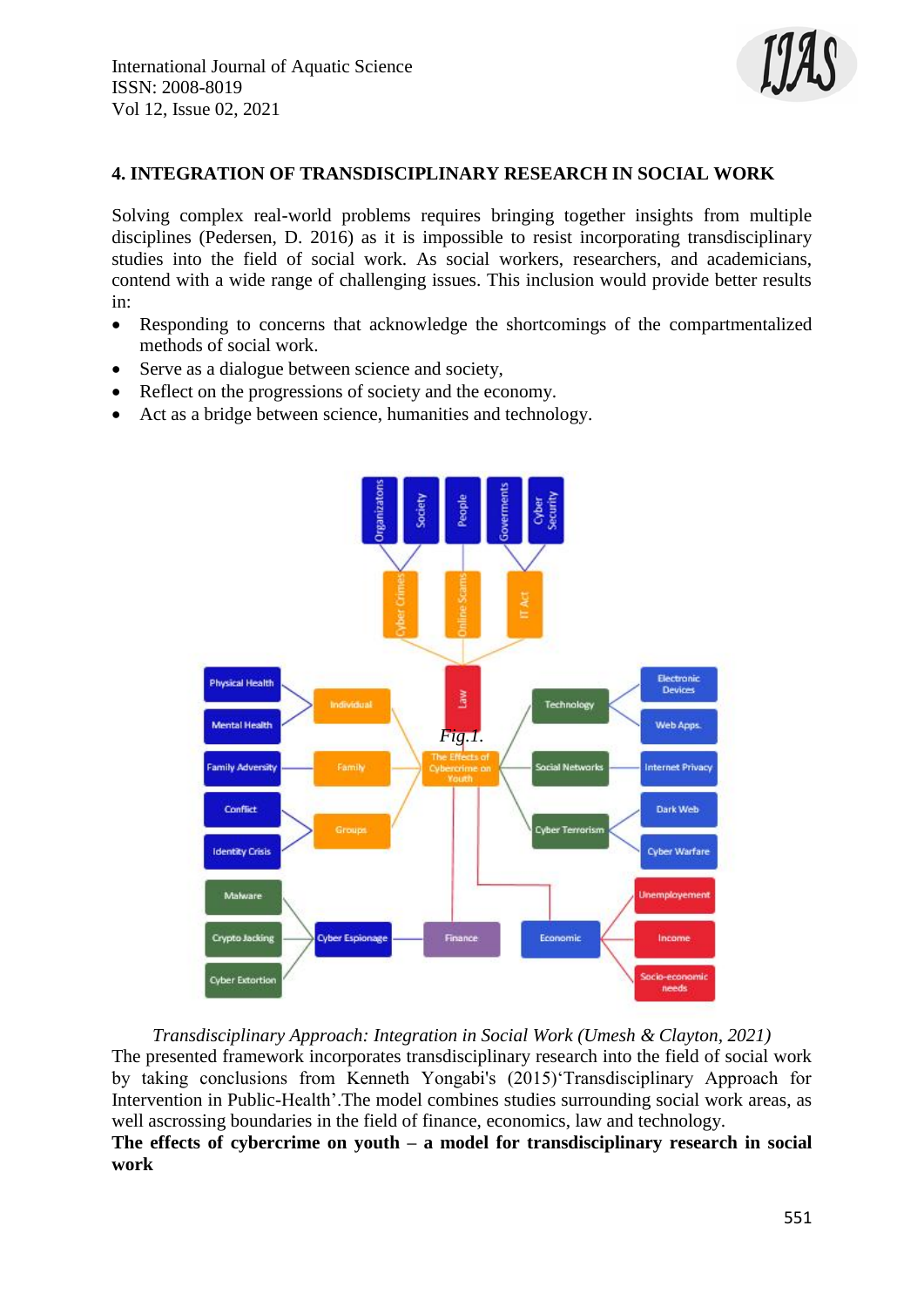International Journal of Aquatic Science ISSN: 2008-8019 Vol 12, Issue 02, 2021



a) Individuals, Groups and Families

In considering the effects of cybercrime on the youth, the focus here is on individuals, families and groups as social work is a practice-based profession that promotes social change, development, cohesion and the empowerment of people and communities (Social Work License, 2021). Many social work researchers here would specialize in supporting a single demographic or operating in a specific environment, providing just a myopic perspective. However, by integrating a transdisciplinary approach, a holistic integration of each area including mental health, physical wellbeing, family adversity, conflict and identity crisis would serve as method-driven scientific solutions on the effects of cybercrime on young people.

b) Finance

Financial scams operate in many different ways. Although these scams don't necessarily target youth, they may be more likely to fall victim to fraudsters and con artists who just know how to take advantage of them (Janet Fowler, 2020). It usually begins when they get an email or text message, or see a social media commercial, with an invitation to participate in a magnificent opportunity with large payouts. The number of cases of 14 to 18 year olds who have allowed their bank accounts to be used to divert funds has grown by 73% in two years (Kevin Peachey, 2019). While there is no single, unified concept of cyber espionage, it has been described as a method of intelligence gathering, specifically as a process of extracting information that is not ordinarily publicly accessible, using human sources or technological means such as hacking into computer systems, creation of malware, crypto jacking and cyber extortion(Sulmasky and Yoo, p. 637).From cryptocurrency schemes to shutting down schools some of the biggest cybercrimes in 2020 and in recent year have been pulled off by individuals who weren't old enough to graduate high school (Casey Crane, 2020). Many young people remain ignorant of the adverse effects that financial crime will have on their career prospects.It is important to note that, because of their age, energy, and learning skills, young people are vital drivers of progress in shaping a sustainable world. With technological advancements, cybercrime is more likely to continue its effects on young communities and the incorporation of social work research will allow for a deeper understanding of this novel problem.

c) Technology

Today's youth use technology in a multitude of ways, like texting, tweeting, blogging, video gaming, and surfing through various internet portals (Joshi, S.V. 2019). Various studies have revealed that electronic devices and applications have an effect on the inner psychological equilibrium, as well as the variety of skills and attitudes built around the specific features of the device. Research has shown that, restricting time for social events causes teenagers to minimize their social circle and experience loneliness, leading them to spend more time online. Similarly, as they begin to sacrifice sleep, they are become exhausted, and therefore continue to spend more time indoors in front of a laptop, smartphone or any digital device creating a vicious circle (Vinayak Garg, 2019). As a result, majority of young people suffer from insomnia, depression, anxiety, and suicidal tendencies (Joshi, S.V. 2019). Transdisciplinary research here would provide useful information to handle individuals suffering from trauma and illnesses as a result of technological consequences by applying social work methods.

d) Law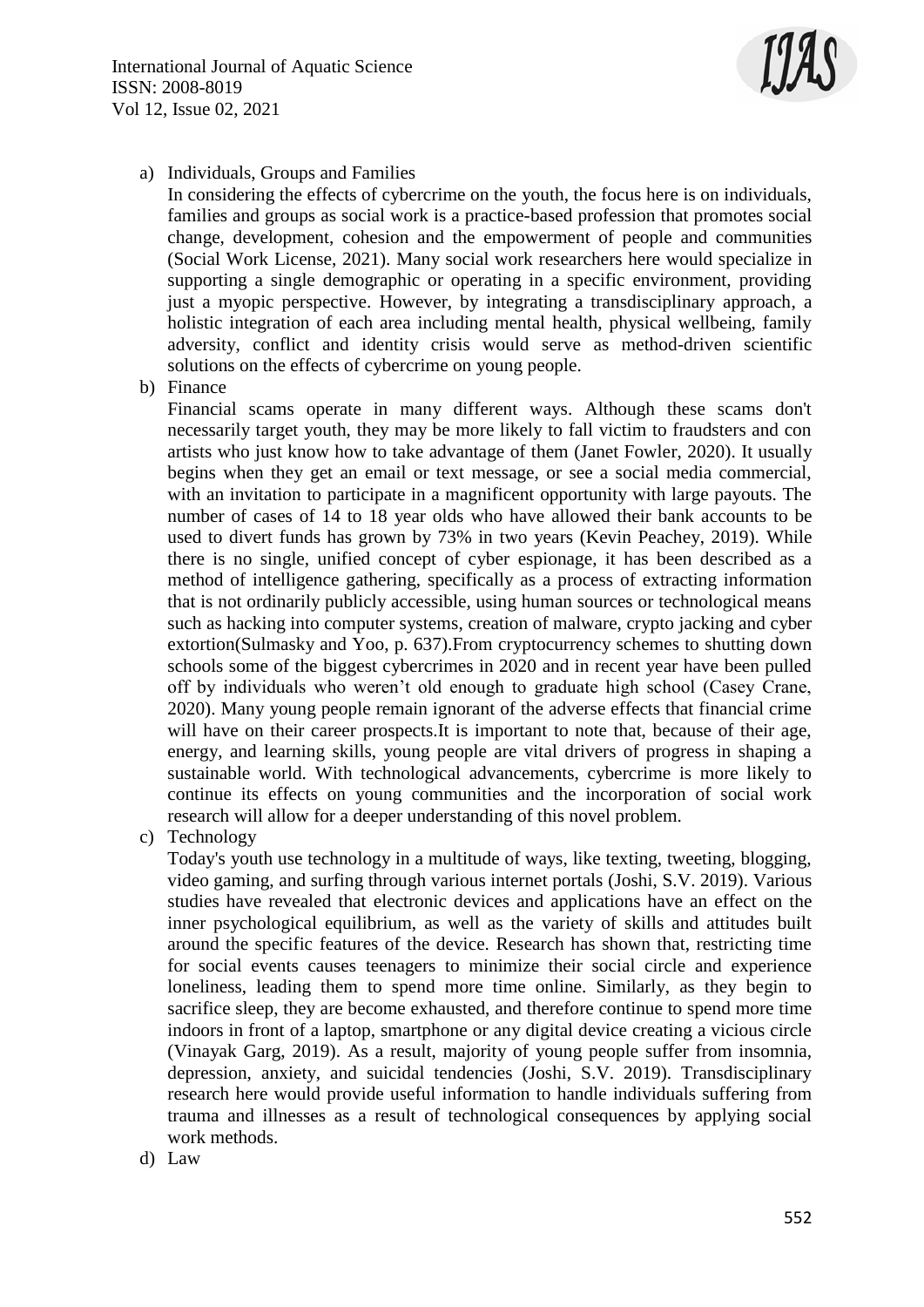

The tech-savvy youth of today can knowingly or unknowingly break cyber laws and commit cybercrimes (Sushma Sosha, 2017). The dark side of cyberspace is proving lethal for youngsters, with reports of cybercrimes on the rise affecting organizations and societies at large. From increasing instances of morphed images shared across Facebook and WhatsApp groups to hurtful remarks, young men and women are not spared.Cybercrime is a serious criminal offence under IT Act.Newly released data from the Federal Trade Commission reveal that there has been a surge in reports from people who say they lost money to a scam that started on social media, including a spike of these complaints in the spring at the height of the COVID-19 pandemic (FTC. 2019).In India, cyber laws are specified under the Information Technology Act 2000, and the goal of this law/act is to provide a legal forum for electronic commerce, as well as to provide a protection for governments, organizations, institutions, and other sectors for their online businesses or transactions.To keep up with the current technological revolution, youth must hone core cybersecurity skills and the integration of transdiciplinary disciplinary study will fill the gap between law, humanities, and technology.

e) Social Networks

Until recently, Facebook ruled the social media landscape of America's millennials – but according to a new Pew Research Center report, it is no longer the most influential online site among teenagers. Today, about half (51 percent) of 13- to 17-year-olds in the United States claim they use Facebook, which is far smaller than the percentages who use YouTube, Instagram, or Snapchat.



% of U.S. teens who ...

Fig 2. Social Network use in 2021 (PEW Research Center. 2021)

The study also discovered that there is no strong consensus among teenagers on the impact of social media on the lives of today's youth. Minorities of teens identify the result as mainly positive (31%) or mostly negative (24% ), but the majority (45%) claims it has been neither positive nor negative. However, other studies have found associations between excessive social media use and depression or anxiety symptoms.Livingstone S., (2019) noted that young people were too trusting with the sensitive details they post online, making them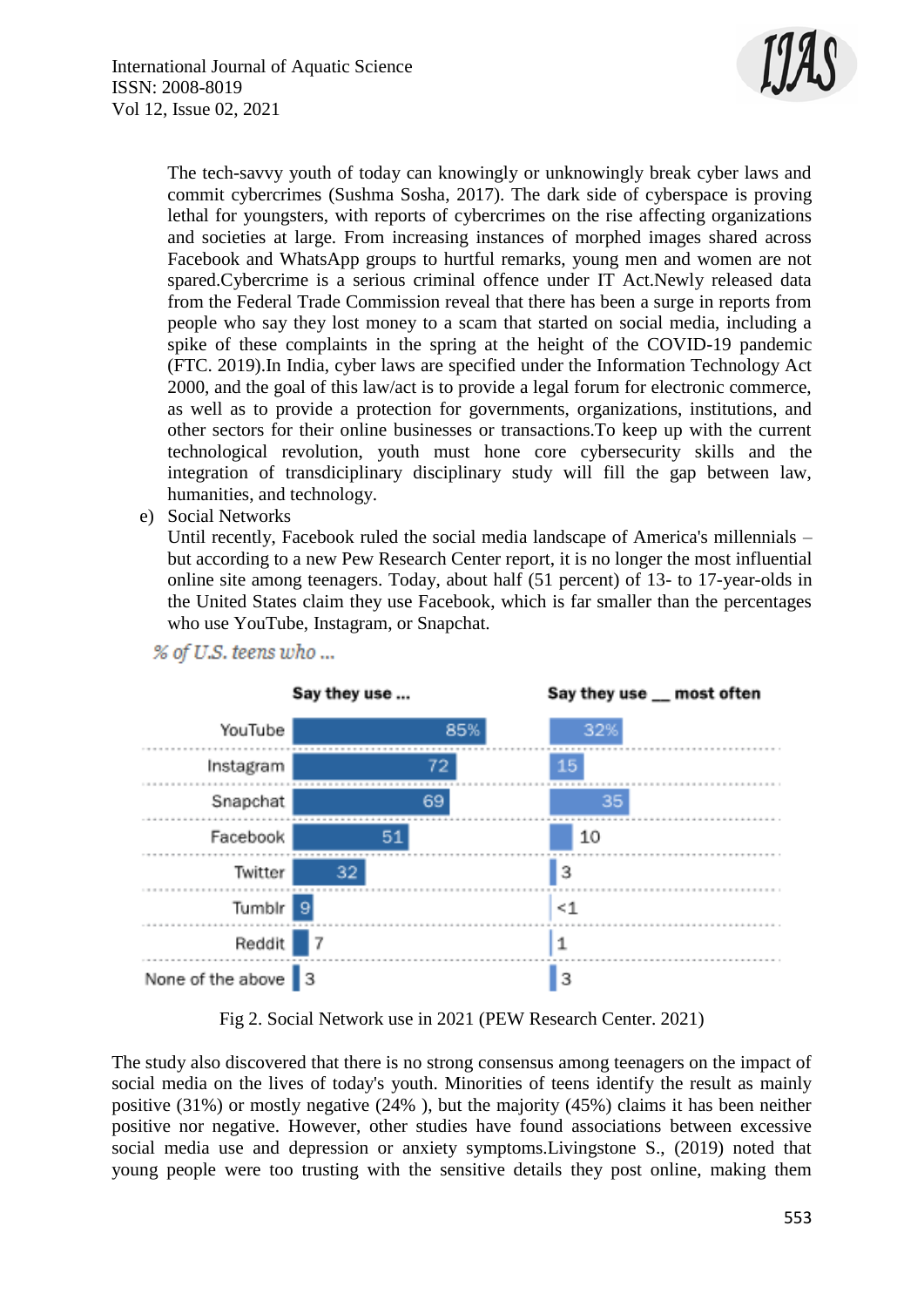

vulnerable to cybercrime and identity scams. A systematic analysis of such issuesrelating to social networking and adolescents' reactions to it, as well as efforts to disseminate harmful causes, may offer a broad viewpoint through transdiciplinary studies to investigate this versatile domain from a social work perspective.

f) Cyber Terrorism

The primary goal of cyber terrorists today is to cripple a country's vital infrastructure by cyber-attacks in order to advance the causes they support as a terrorist organization (Amaresh Pujar, 2016). According to the U.S. Federal Bureau of Investigation, "Cyber terrorism is any premeditated, politically motivated attack against information, computer systems, computer programs, and data which results in violence against non-combatant targets by sub- national groups or clandestine agents. It is difficult, especially in the early stages of an incident to determine if the attacker is a, terrorist, group, foreign state, criminals, or even a teenager.A brief review of cyber-attacks indicates that criminals and bored youthwho are the most likely targets of carryout cyber terroristattack. To this day, the vast majority of hacking attacks are the product of the activities of teenage hackers (James, A. 2002).A comprehensive study of youth affected by cyber terrorism will aid in the development of a stable, fully integrated analysis to deal with complicated problems that are vital to every country's security and defending the interests of the youth through transdisciplinary studies and social work practise.

g) Economy

India's and China's geopolitical and economic power struggles have resulted in a spike in cyber-attacks and other cyber threat activity between the two countries (John Leyden, 2020). The Covid-19 pandemic which descended in the year 2019 forced lockdowns.That, in turn, ushered in an economic slowdown, sending lakhs people including the country's young, techsavvy populace out of jobs. As businesses shut, the unravelling situation denied many the right to live the life they believed in, luring them towards crime and violence affecting their socio-economic status as well (The New Indian Express, 2020).As the economy has slowed, resulting in unemployment and the closing of numerous businesses, there is a much stronger need to combine transdiciplinary research with social work practice to identify the issues at hand and find appropriate solutions in solving this worsening condition.

Any new invention affects, to a certain extent, the inner psychological equilibrium, the range of

skills and behaviors developed around the very features of the object in question

The abovemodel thus, encompassed research across individuals, families, groups, technology, social networks, cyber terrorism, cyber espionage, finance, economics and law. An integration in each area will serve as method driven empirical solutions aimed at solving transitioning social relevant issues. This transformation as stated is multifaceted because it arises from within the social scientific community as technological advances and new technical challenges develop which are not limited to a single academic viewpoint.

#### **Application of Transdisciplinary Research in Social Work**

Social-scientific sustainability research is faced with epistemological and methodological challenges and recent trends towards greater disciplinary integration (Fahy & Rau, 2013).The call for a more engaging and interdisciplinary sustainability science, which builds upon disciplinary excellence, will need to be a central part of a scientific paradigm that espouses new (and real) models of ecological modernization" (Franklin & Blyton, 2013, p. 298).

Multidisciplinary research and practice take us beyond just one discipline involved in the societal problem-

solving process into the realm of several disciplines.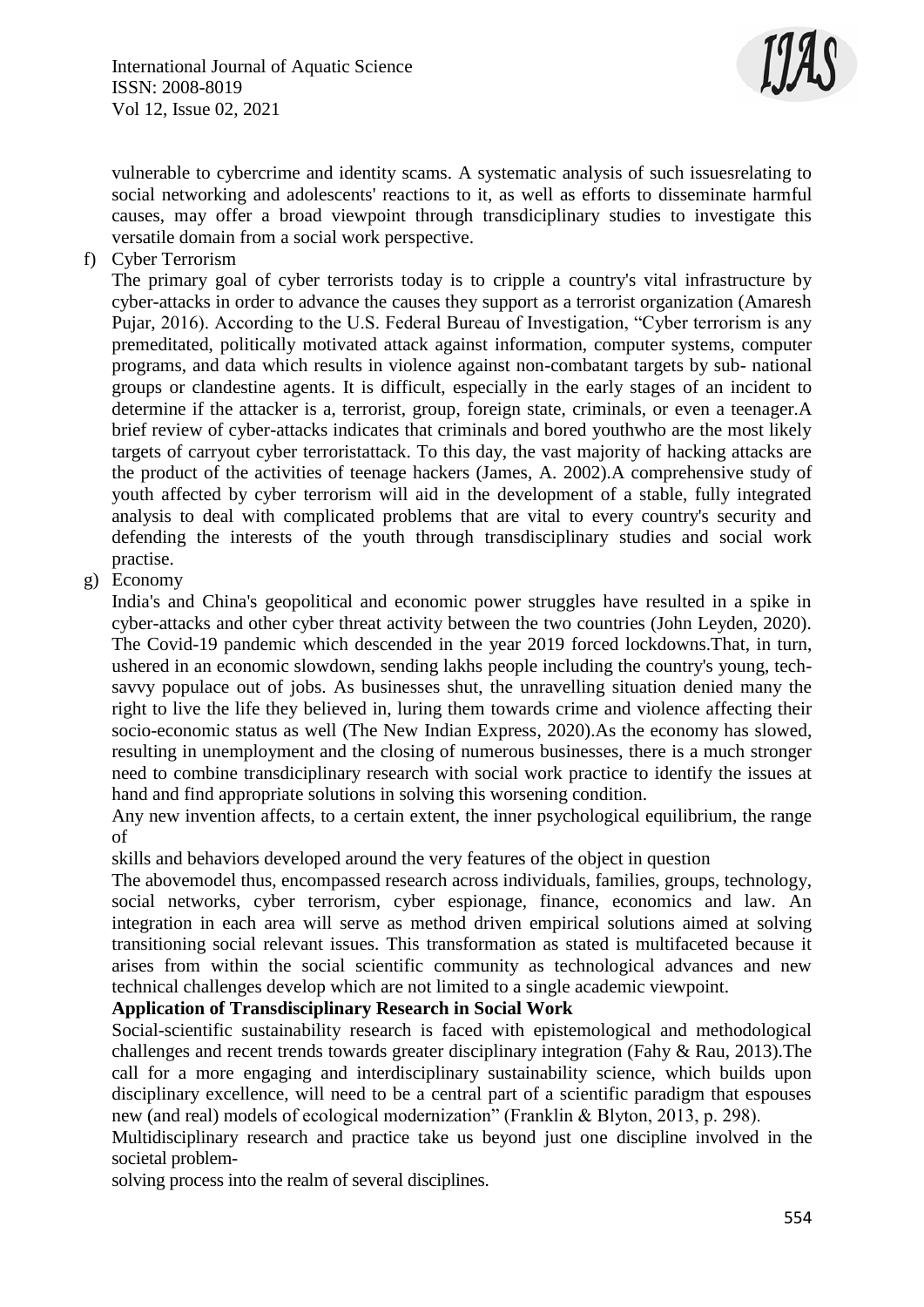International Journal of Aquatic Science ISSN: 2008-8019 Vol 12, Issue 02, 2021



Multidisciplinary research and practice take us beyond just one discipline involved in the societal problem-

solving process into the realm of several disciplines.

Multidisciplinary research and practice take us beyond just one discipline involved in the societal problem-

solving process into the realm of several disciplines.



#### *Fig.3.*

*Adapted from Daniel Lang et.al. (2012) – Revised by Umesh Samuel & Clayton (2021)* Hence, transdisciplinary research in social work would build new knowledge by combining various problem experiences and knowledge bases from research and social experience. To better understand this integration a model proposed by Lang.et.al (2012) is modified to suit the field of social work. The model proposed is a three-phase framework that incorporates social work into a scientific practice requiring a transdisciplinary study method.

#### **Phase 1: Collaborative problem framing**

This phase consists of multiple activities:

- Recognizing and identifying a real-world problem
- Establishing a mutually agreed-upon research object, which includes the mutual definition of research priorities and fundamental research-related as well as societally relevant questions;
- Creating a conceptual and theoretical framework for data integration and
- Forming a collective research team.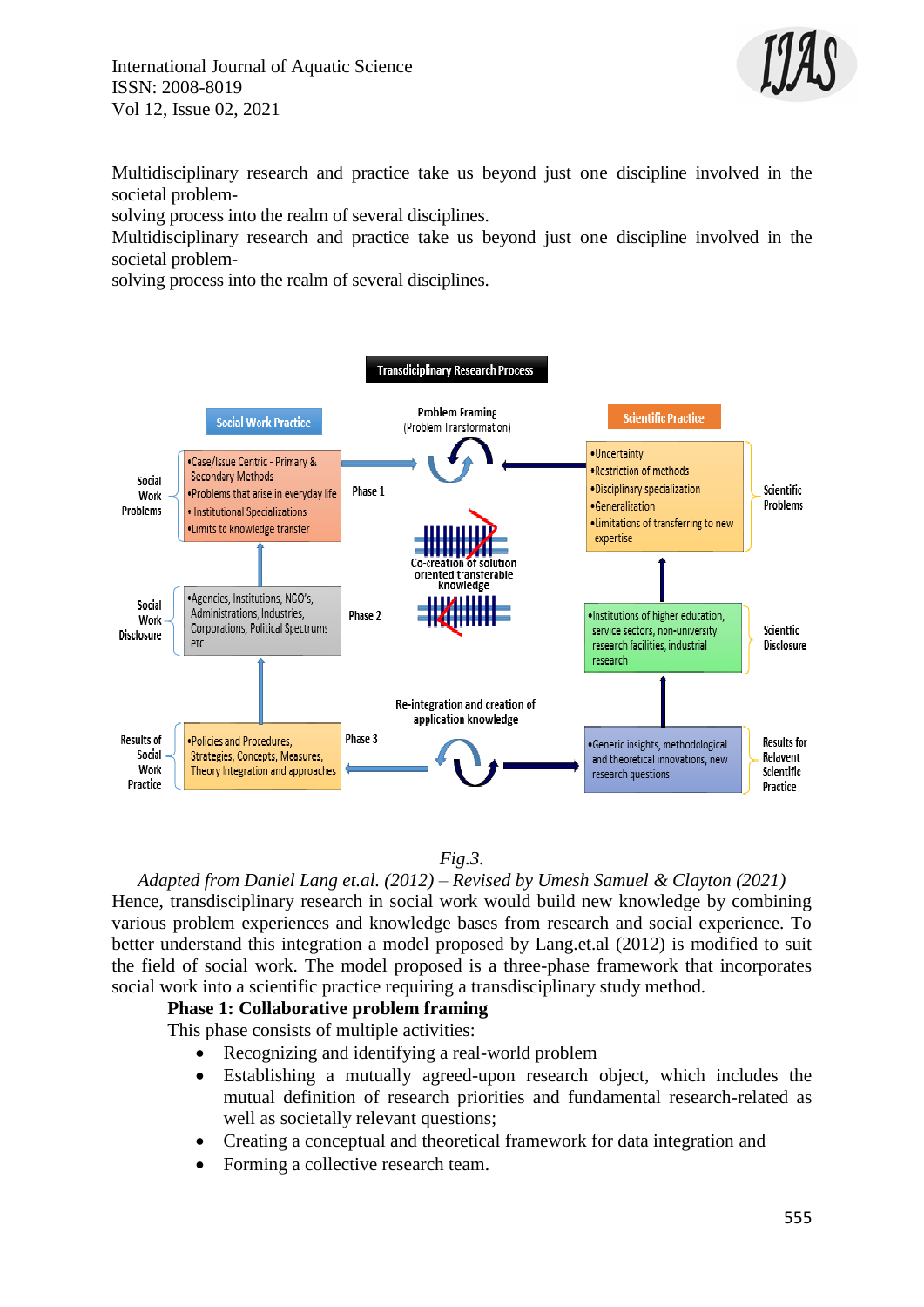

#### **Phase 2: Co-creation of solution-oriented and transferable knowledge**

- This is the process in which the actual research is carried out.
- During this step, a series of integrative (scientific) approaches is introduced, created, and implemented to aid in the distinction and incorporation of the various bodies of information that will be brought together in the process.
- In this stage, collaborative research enables practical and interactive goaloriented collaboration across various disciplines, as well as between researchers and actors outside academia.

## **Phase 3: (Re-)integrating and applying the co-created knowledge**

- This phase is the process of using, applying, and implementing the research results.
- Various viewpoints, worldviews, traditions, and forms of experience are combined into the transdisciplinary research process
- This phase is not a classical form of knowledge transfer from science to practiceinstead, a (re-)integration of the results into:

(a) the societal practice (e.g., implementation of the evidence-based strategies and action programs generated during the research)

(b) the scientific practice (e.g., comparison, generalization, and incorporation of results into the scientific body of literature).

## **5. CONCLUSION**

Transdisciplinarity, as described here, is essentially holistic and thus congruent with social work values. While a few mentions relate to social work, relevant references that originate in other disciplines predominate as the field of social work has yet to produce a significant body of information on the topic (Gehlert, S. 2017). Current social work research and education continue to be valuable, but how is it changing to address the demands of today's transdiciplinary work culture is the real question. The presented model on transdisciplinary methodology and convergence of social work is thus an effort to incorporate social work across borders in the fields of humanities, finance, economics, law, and technology.As a result, transdisciplinary research in social work will generate new insights by integrating different contexts and knowledge bases from research and other disciplines.This article therefore, offers an overview of the essence of transdisciplinary and social work interests in the light of emerging study styles, as well as assessments of the relationship of research to societal impact.

## **6. REFERENCE**

- [1] Crane, C. (2020). *Teen Hackers & Cybercrime: Teen Rebellion Ain't What It Used to Be.* Retrieved from Security Bloggers Network: https://securityboulevard.com/2020/09/teen-hackers-cybercrime-teen-rebellion-aintwhat-it-used-to-be/
- [2] C. Pohl., What is progress in transdisciplinary research? Futures, 43 (2011), pp. 618-626, [10.1016/j.futures.2011.03.001](https://doi.org/10.1016/j.futures.2011.03.001)
- [3] Fowler, J. (2020). *Crime & Fraud.* Retrieved from Investopedia: https://www.investopedia.com/financial-edge/1012/common-scams-targeted-atteens.aspx